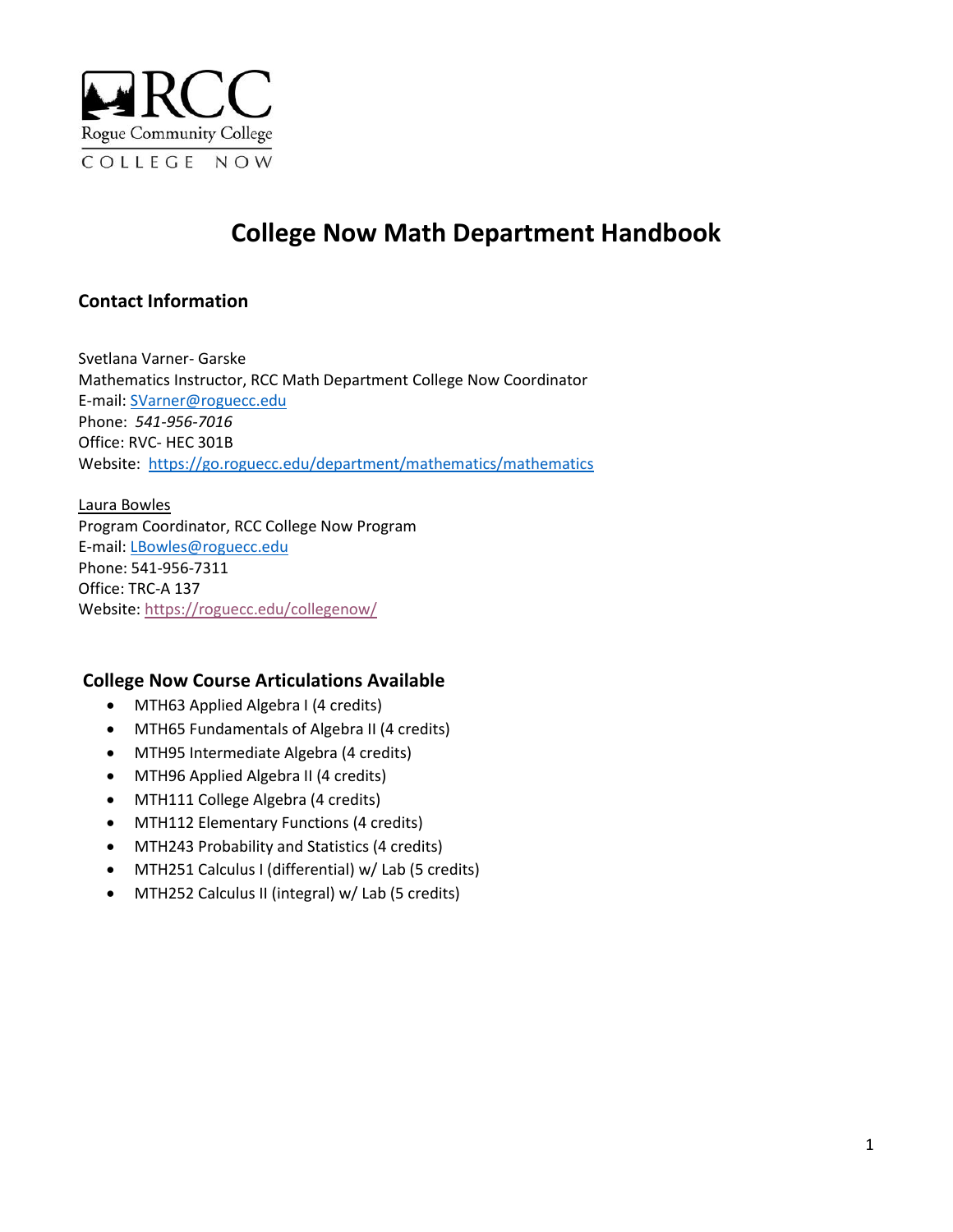## **Math Department Final Exam Policies**

• Students may not retake the RCC final exam. Students should be allowed 90 minutes for finals. Exams may be broken up over two days. Please ensure that students do not have access to the  $2<sup>nd</sup>$  day test questions during day 1.

#### **RCC Math Department Grading Policies for College Now**

- 1. All students receiving college credit for a math class must take the RCC final exam for that class.
- 2. Tests will be sent out each year via email to the high school teachers. RCC Grade Weighting: **The RCC grade students receive for ANY of the Math College Now courses must be weighted as 60% for the grade in the high school course and 40% for the corresponding RCC final exam.**
	- $\triangleright$  This includes MTH63, although that course is graded pass/no pass.
- 3. **Grading**: High School students can earn the full range of grades (A-F, I, Z, W). *Note: In the past, high school students had to have an A or B in the class AND an A or B on the final exam to get credit. This is no longer true; the full range of grades apply. Students will receive whatever grade they earn using the above weighting.*
	- $\triangleright$  High school teachers should inform students that a D or an F in the course can have adverse effects on their financial aid upon entering college.
	- $\triangleright$  Students should also be made aware that in order to satisfy the prerequisites for the next math class at RCC, they must have a C or better.
- 4. **RCC math department student registration recommendation:** High school students should be allowed to register for math courses during open RCC registration if the following is true:
	- $\triangleright$  They have an 85% or better for their high school course test average (considering 1<sup>st</sup> attempts only).
	- $\triangleright$  The high school teacher believes them capable of passing the final exam(s). This will be crucial for those students registering during spring term.
	- $\triangleright$  Students must complete either the Placement Assessment or have taken the Accuplacer Next Gen and scored appropriately to take the course.
	- $\triangleright$  Students have met any pre-requisites that are required for the course.
- 5. Students should be encouraged to take advantage of earning college credits since these credits will result in a RCC transcript and will save them time and money.

# **MTH65/95 Information**

- 6. **MTH65/95 Sequence Options:** High school teachers will be allowed to give our math 65 final exam in the middle of the year or give both the math 65 & math 95 final exams at the end of the year if the sequence of objectives in their course does not match ours.
	- ➢ High schools must decide which option they are going to choose before the year starts so that RCC can schedule the correct courses for the high school students.
	- $\triangleright$  If the option of giving both final exams at the end of the year is used, then only one syllabus is needed to be turned in for both MTH65/95.
- 7. **Students will earn RCC credit for MTH95 if they pass both MTH65 and MTH95.** No credit will be given for MTH65 because MTH95 is a higher course.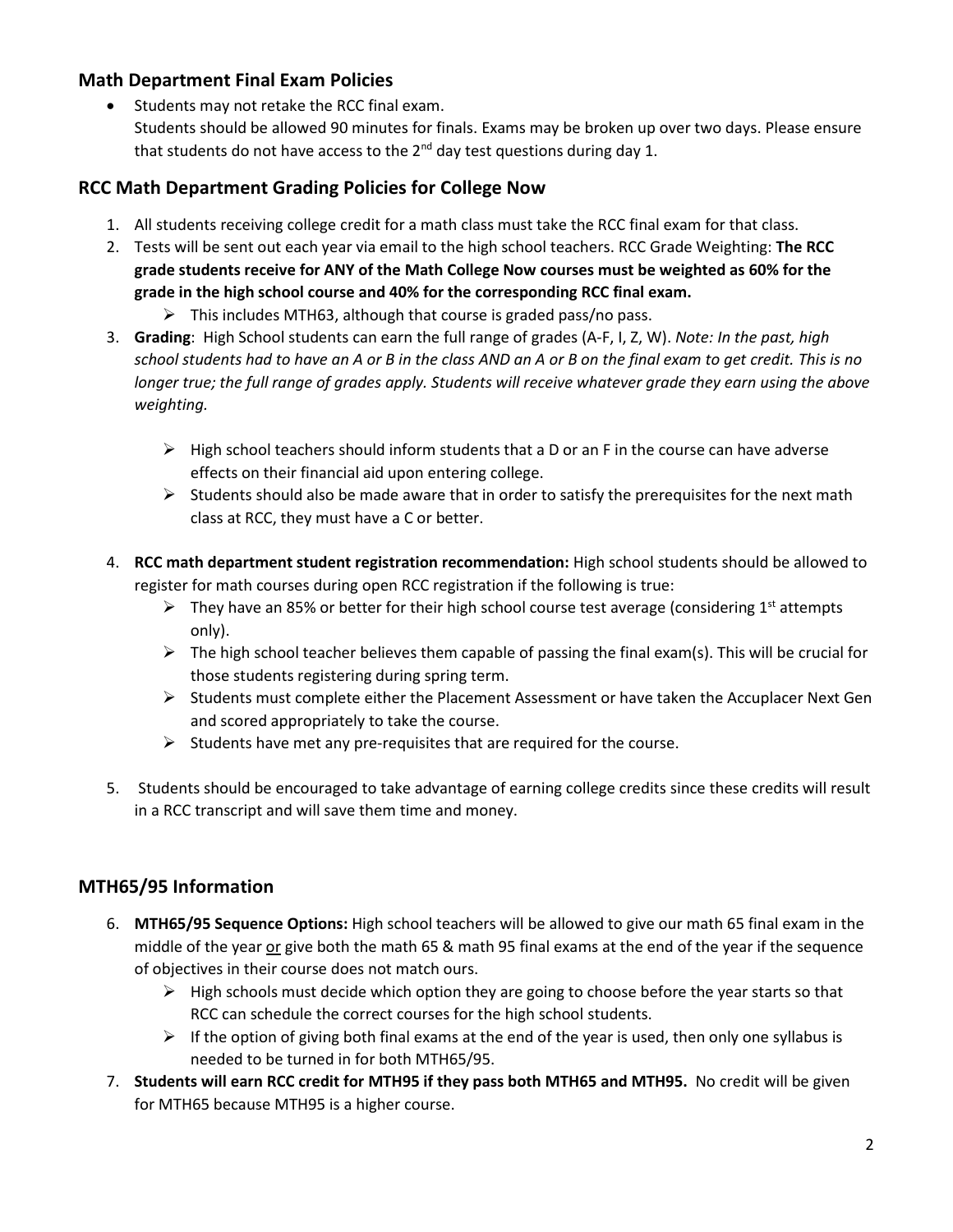- ➢ Their College Now course grade is to be weighted at 60% for the grade in the high school course and 40% for the corresponding RCC final exam.
- ➢ For MTH65, they must also have a C (70%) or better on the RCC final exam in order to pass the class. This means that the highest grade that can be given to a student that does not pass the final exam with at least a 70% is a D.

# **Sample RCC Grading Criteria**

Sample grading criteria, MTH63\*, MTH95, MTH96, MTH111, MTH112, MTH251, and MTH252

|              | Grade in high  | Score on RCC final Exam | Overall Grade on RCC transcript |
|--------------|----------------|-------------------------|---------------------------------|
|              | school course  |                         |                                 |
|              | (B)<br>82      | 56 (F)                  |                                 |
| Calculations | $(82*.6 = 49)$ | $(56 * .4 = 22)$        | $72% = C$                       |
| to get RCC   |                |                         |                                 |
| grade        |                |                         |                                 |

\* MTH 63 is only graded P/NP this year

#### Sample grading criteria, MTH65

|                                     | Grade in high  | Score on RCC final                                                                                                  | Overall Grade on RCC transcript                                          |
|-------------------------------------|----------------|---------------------------------------------------------------------------------------------------------------------|--------------------------------------------------------------------------|
|                                     | school course  | Exam                                                                                                                |                                                                          |
|                                     | (B)<br>82      | 56 (F)                                                                                                              |                                                                          |
| Calculations<br>to get RCC<br>grade | $(82*.6 = 49)$ | $(56 * .4 = 22)$<br>Does not meet minimum<br>final exam score<br>(students must have 70%<br>on RCC final for MTH65) | 72 = [Student would be given D<br>due to not passing RCC Final<br>exam]. |

# **College Now Math Teacher and Student Timeline**

| High School In-<br>service week<br>(typically) prior to<br>school starting,<br>Early September | College Now meeting with high school teachers                                                                                                                                                                                                                                                                                                                 |
|------------------------------------------------------------------------------------------------|---------------------------------------------------------------------------------------------------------------------------------------------------------------------------------------------------------------------------------------------------------------------------------------------------------------------------------------------------------------|
| Mid winter to<br>early spring                                                                  | Academic College Now Math Department meeting with RCC                                                                                                                                                                                                                                                                                                         |
|                                                                                                |                                                                                                                                                                                                                                                                                                                                                               |
| Late November                                                                                  | College Now office distributes permission codes/ for winter term registration to<br>College Now instructors choosing to have winter sections. College Now<br>registration begins end of November. College Now Teachers are to encourage<br>students to register prior to students departing for Winter break (typically 3 <sup>rd</sup><br>week in December). |
| Early December                                                                                 | Math Department distributes College Now final exams for College Now Teachers<br>with winter term sections.                                                                                                                                                                                                                                                    |
| January 3, 2022                                                                                | RCC Winter term begins – Teachers with winter sections should ensure students<br>are registered by this day. As a best practice, students should be advised to<br>enroll in December prior to departing for winter break.                                                                                                                                     |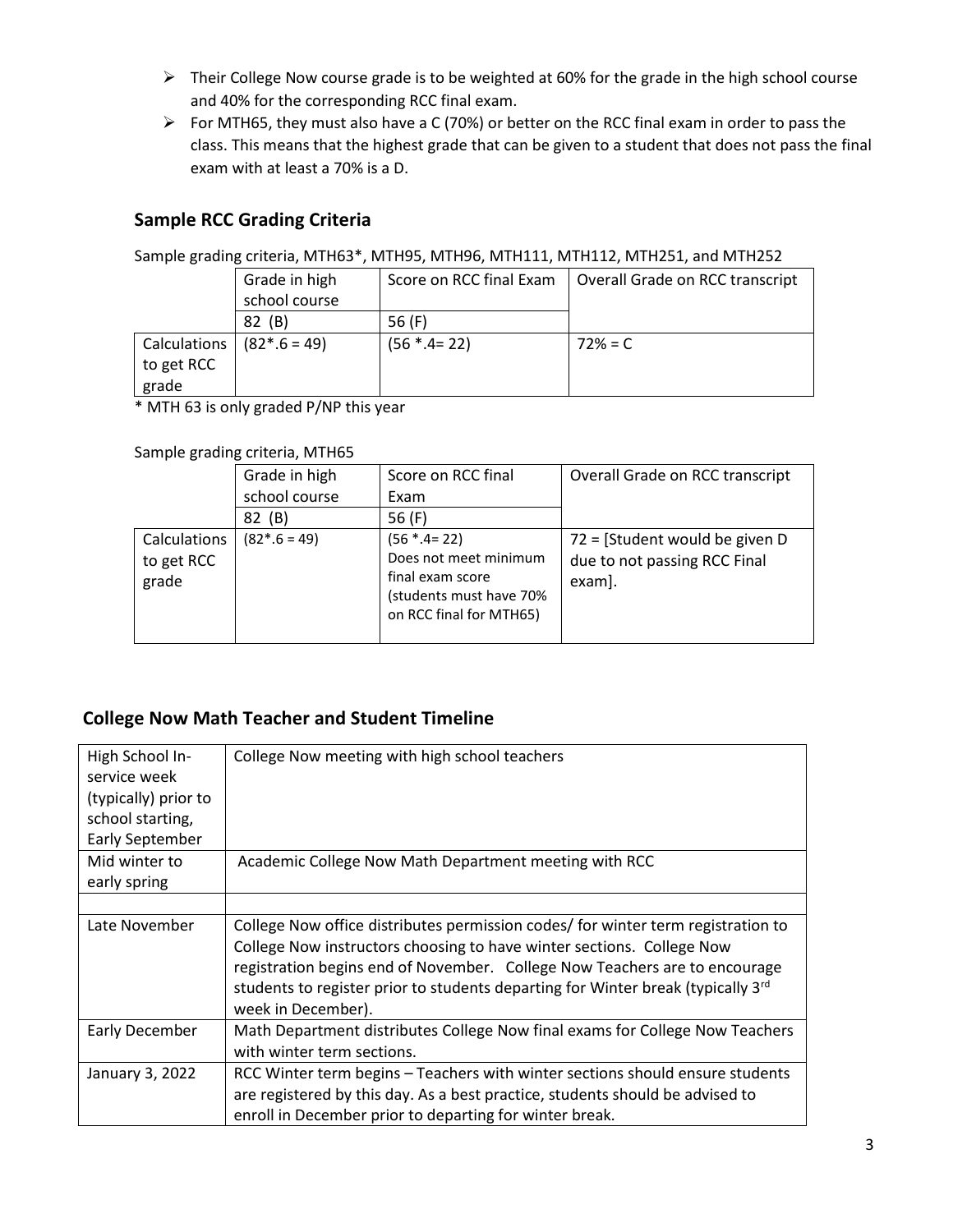| January 11, 2022 | Winter term registration deadline. Permission codes expire thereafter. No        |
|------------------|----------------------------------------------------------------------------------|
|                  | registration will be allowed after this date.                                    |
| Jan. 12-Feb 25,  | Winter term withdraw with a "W" on RCC transcript period for students. (W's do   |
| 2022             | not affect GPA but students should minimize the amount of W's that they allow    |
|                  | to post to their RCC record, in part for financial aid status reasons.)          |
| Late February    | College Now office distributes permission codes/ for spring term registration to |
|                  | College Now Teachers with spring sections. College Now registration begins Feb   |
|                  | 25th. Teachers have about three weeks to ensure students are registered prior    |
|                  | to term start date.                                                              |
| March 18, 2022   | RCC Winter term ends. Grades for winter term can be entered early as soon as     |
|                  | the high school course aligned with winter term has ended. The grading deadline  |
|                  | for winter term is, March 21, 2022 by 12 noon.                                   |
| April 4, 2022    | RCC Spring term begins - Teachers with Spring sections should ensure students    |
|                  | are registered by this day. This includes year-long courses.                     |
| April 12, 2022   | Spring term registration deadline. Permission codes expire thereafter. No late   |
|                  | registrations will be allowed.                                                   |
| Early April      | Math Department distributes College Now final exams for College Now              |
|                  | Teachers with Spring term sections                                               |
| April 13-May 27, | Spring term withdraw with a "W" on RCC transcript period for students. (W's do   |
| 2022             | not affect GPA but students should minimize the amount of W's that they allow    |
|                  | to post to their RCC record, in part for financial aid status reasons.)          |
| June 17, 2022    | RCC Spring term ends. Grades are due to be entered by College Now Teachers by    |
|                  | June 20, 2022 by 12 noon.                                                        |

#### **General College Now Information**

General College Now information and procedures for all departments and courses can be found at [go.roguecc.edu/department/college-now/high-school-teachers.](http://go.roguecc.edu/department/college-now/high-school-teachers) This includes links to:

- College Now handbooks for high school staff and students, which details all policies and procedures regarding College Now, including grading, course outlines, syllabus requirements and more.
- Qualifications needed to be a College Now teacher
- Student registration information